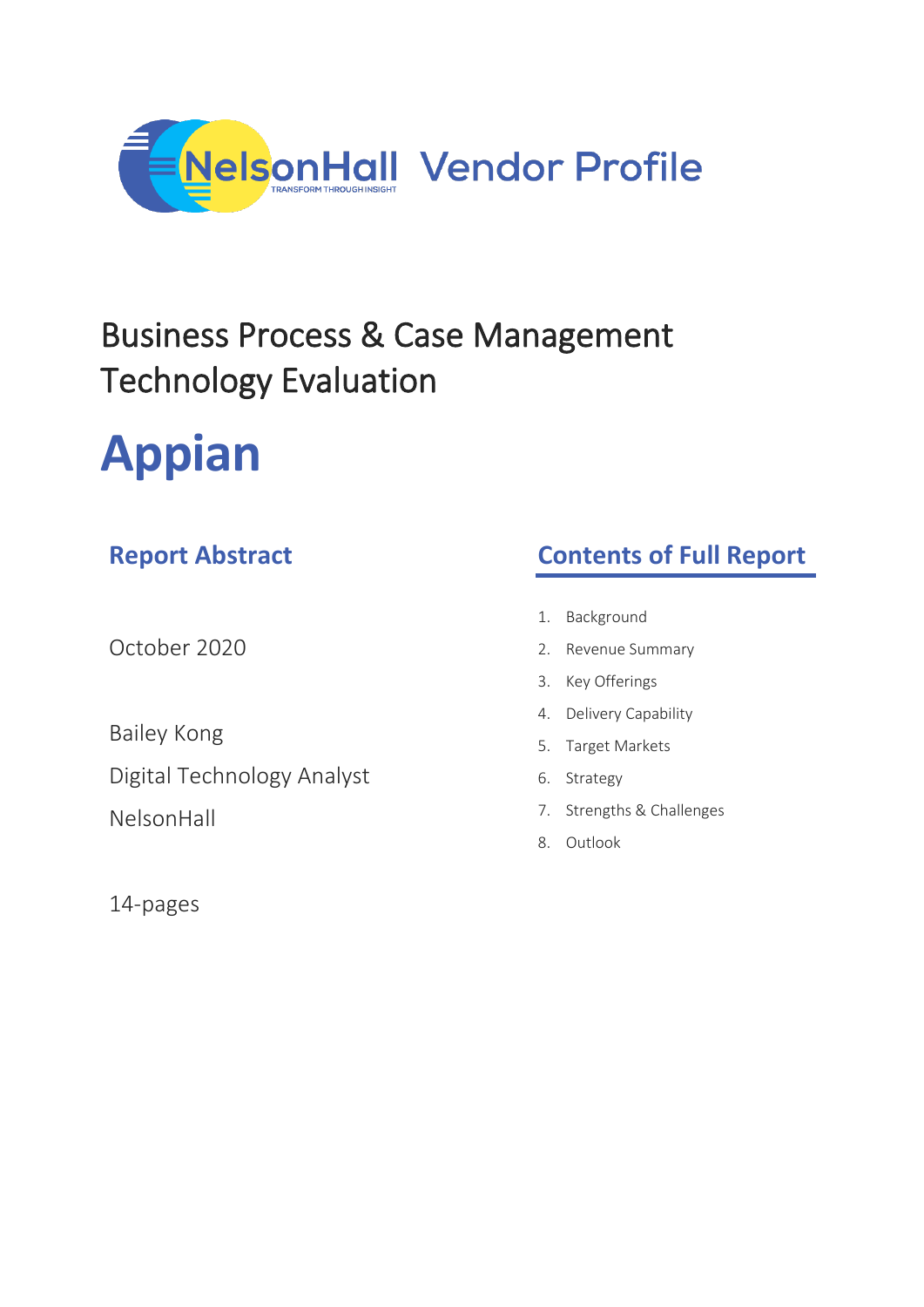

#### **Who is This Vendor Assessment For?**

NelsonHall's Business Process & Case Management Technology Evaluation, provides an assessment of Appian business process and case management platform designed for:

- Sourcing managers monitoring the capabilities of existing suppliers of Business Process & Case Management platforms and identifying vendor suitability for RFPs
- Process management and reengineering and intelligent automation center of excellence personnel evaluating business process & case management platform capability
- Vendor marketing, sales, and business managers looking to benchmark their platforms against their peers
- Financial analysts and investors covering the space of business process management, case management, intelligent automation, and adjacent areas.

## **Key Findings & Highlights**

Appian's platform focuses on the following areas:

- Appian Designer: the primary space for business process and case management, where applications are built, managed, and deployed
- Appian RPA: creating, deploying, and managing software bots
- Appian AI: document, visual, and conversational understanding (powered by Google Cloud)

As part of the Appian Designer, the Appian Process Modeler is the platform component for designing, managing, and monitoring business processes and process activities. It offers a standard visual design interface for process modeling – with a drag-and-drop UI, swim lanes, BPMN 2.0 nodes, and components for integrated services (native Appian smart services, external services, and RPA).

Appian includes built-in process analytics engines to generate reports at different levels, e.g., by user, task, or process.

Appian provides artificial intelligence capabilities to any app built on its platform. These capabilities are driven by integration with Google Cloud AI services.

Appian uses a 4-tier pricing model for its low-code automation platform.

The company has a partner community of over 500 organizations for Appian implementation services.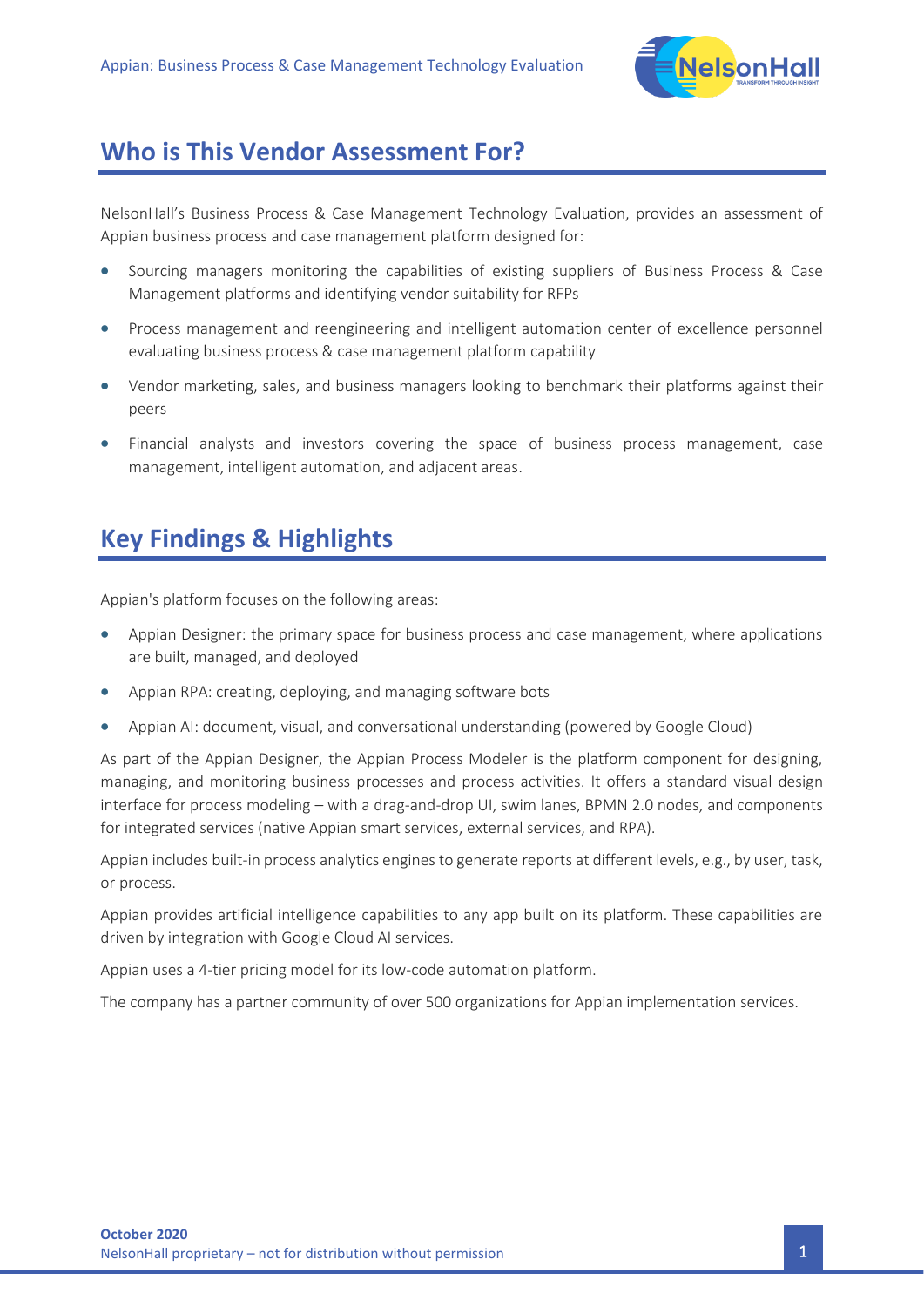

### **Scope of the Report**

The report provides a comprehensive and objective analysis of Appian's business process & case management capabilities, covering Appian Platform's functionality for:

- App development and functionality
- Mobile integration
- Data integration and interoperability
- Process modeling
- Business process management
- Case management
- Task management.

This report also assesses Appian's product development strategy and strengths and challenges.

## **Business Process & Case Management Vendor Assessments also Available for:**

BizFlow Bonitasoft Camunda Creatio Hyland K2 Newgen